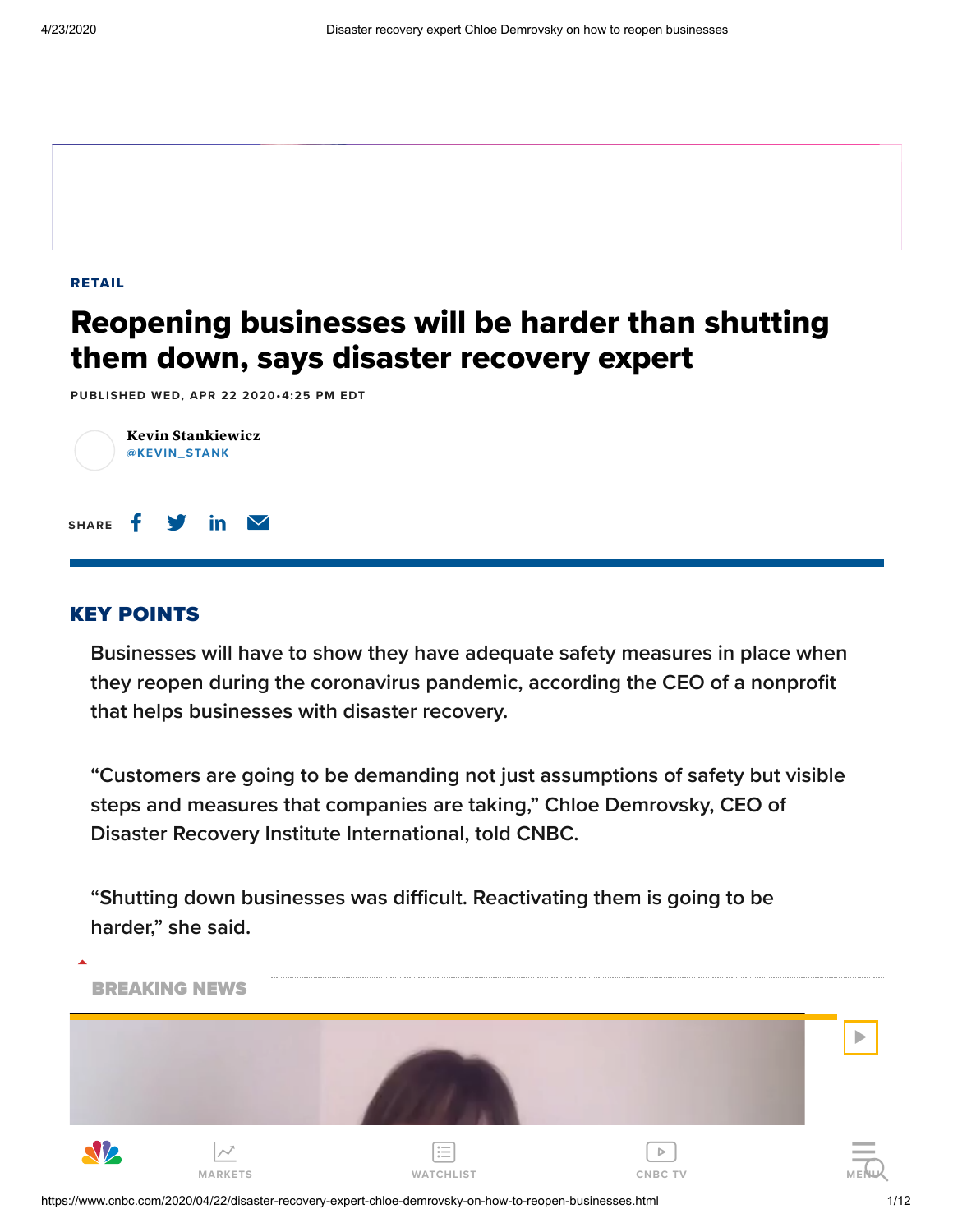

Here are best steps to reopen an economy

Businesses will have to show they have adequate safety measures in place when they reopen during the coronavirus pandemic, according to the CEO of a nonprofit that helps companies plan for and recover from disasters.

"Customers are going to be demanding not just assumptions of safety but visible steps and measures that companies are taking on behalf of their employees and on behalf of their customers," Chloe [Demrovsky,](https://drii.org/about/leadershipandstaff) CEO of Disaster Recovery Institute International, told CNBC on Wednesday.

Demrovsky said on "The [Exchange"](https://www.cnbc.com/the-exchange/) that in general, the types of safety measures implemented by businesses will vary across sector and by size. But all businesses must have a plan, she said.

"Shutting down businesses was difficult. Reactivating them is going to be harder," she said.

Policies businesses could put in place includes temperature checks at doors, in addition to a continued adherence to social distancing, Demrovsky said.

The changes may be particularly visible in restaurants. She said some may install switch to disposable eating utensils. BREAKING NEWS

"Even in sectors where we're not used to seeing it, we're going to have to see personal protective equipment on all employees," Demrovsky said, adding that some stores may require that customers also wear masks.



 $\overline{\mathcal{M}}$